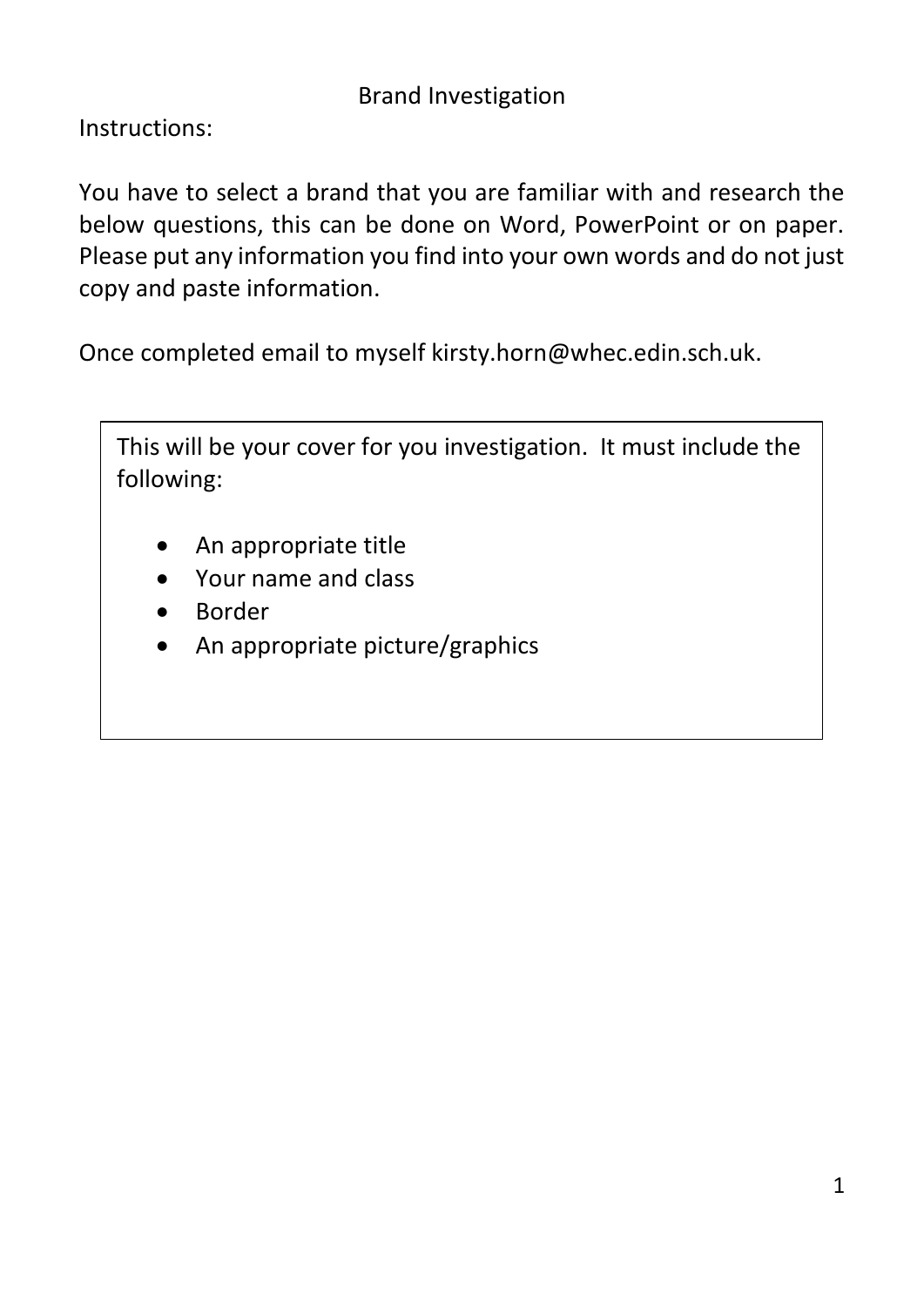The brand I have chosen to investigate is ....................

I have chosen this brand because……..

The brand slogan is………………………

The brand logo is

Interesting facts about your brand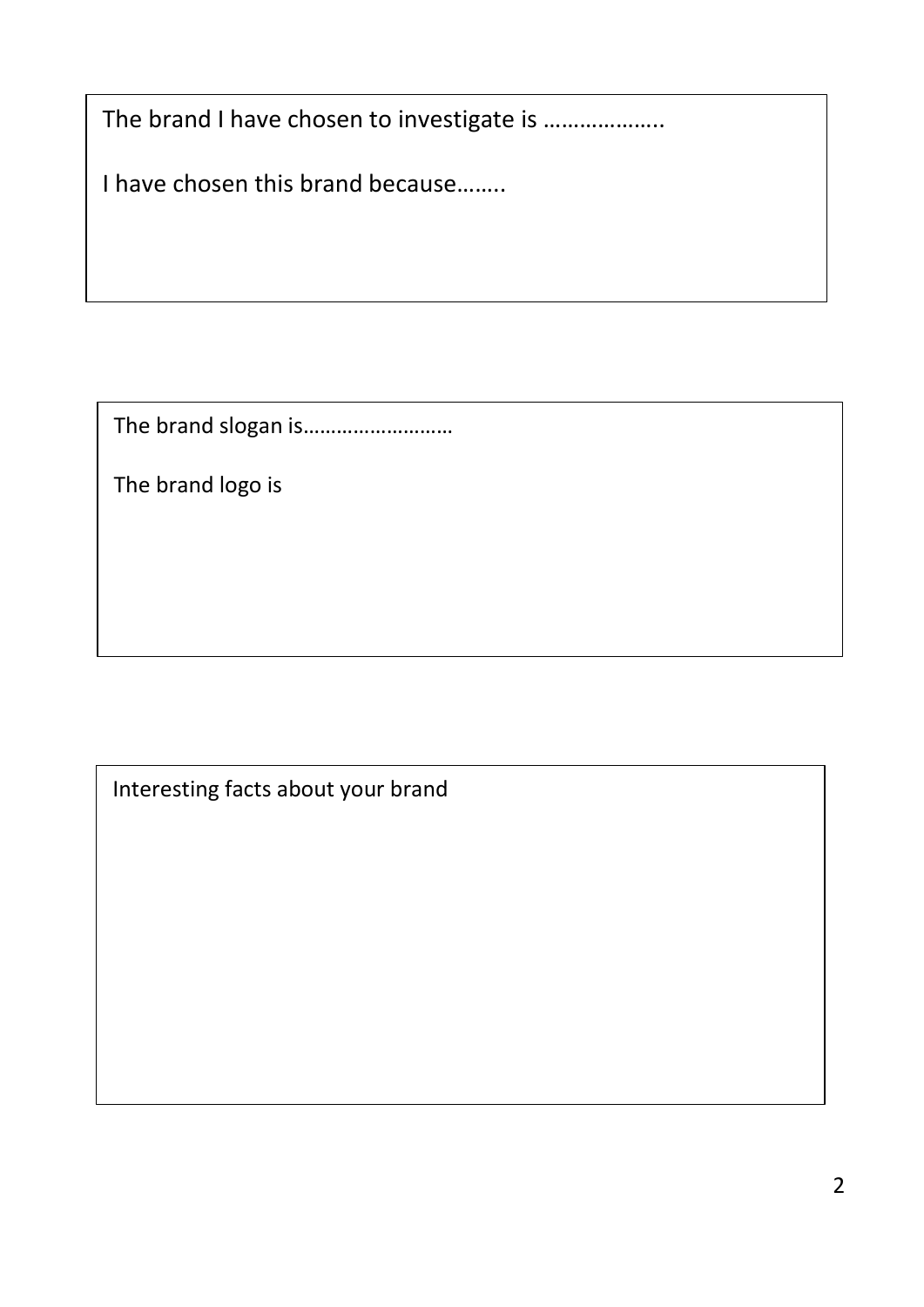Include all your brand background information here. Make full use of the page and include appropriate pictures/graphics.

- Who created the brand?
- Why did they create it?
- In what year was the brand created?
- Where was the brand created?
- How did it become so successful?